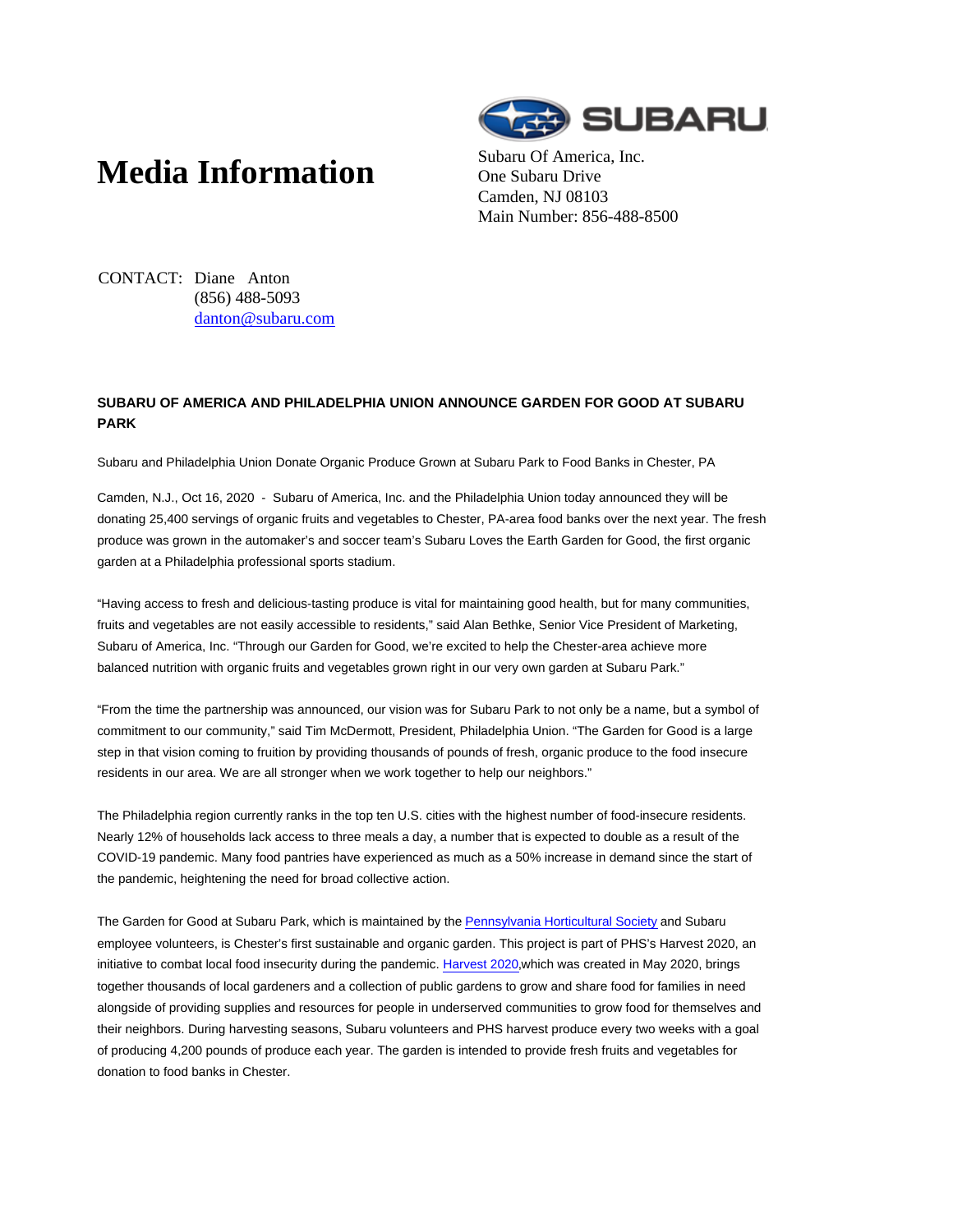"The goal of PHS's partnership with Subaru and The Philadelphia Union is to maintain, grow and harvest vegetables that can help combat food insecurity in the region," said Andrew Bunting, PHS Vice President of Public Horticulture. "PHS understands that growing produce is one way to achieve our vision of increasing access to fresh, heathy food to our neighbors. We are thrilled to be able to support our local community food banks during this unprecedented time."

In partnership with hunger relief organization Philabundance,produce from each Garden for Good harvest is scheduled for donation to food banks in Chester throughout the fall. With distribution from the Delaware County Interfaith Food Assistance Network, participating food banks include the Bernadine Center,St. Paul's Episcopal Church ,True Vine Missionary Full Gospel Baptist Church,Chester Eastside Ministries and Better Living Center.

"We are seeing a dramatic increase—up to 60% more—of people accessing the charitable food network and unable to feed their families," explained Philabundance CEO, Loree D. Jones. "Collaborative initiatives like Garden for Good truly make an impact on our neighbors in need by providing fresh, locally grown produce they may not have been able to afford otherwise."

Subaru and the Union teamed up in February to embark on a multi-year stadium naming rights partnership that gave the name Subaru Park to the 18,500-seat sports and events destination and home of the Union. The two organizations are committed to supporting the greater Philadelphia community with charitable programs, including the Subaru Loves the Earth Garden for Good announced today, as an extension of the Subaru Love Promise vision. The pairing's other endeavors include the Dogs of Ben,an initiative aimed at helping shelter dogs find homes in the Philadelphia area.

The Garden for Good at Subaru Park is part of the Subaru Loves the Earth initiative, which aims to make the world a better place through a commitment to protecting and preserving the environment. To learn more about Subaru Loves the Earth, go to subaru.com/earth.

#### **About Subaru of America, Inc.**

Subaru of America, Inc. (SOA) is a wholly owned subsidiary of Subaru Corporation of Japan. Headquartered at a zero-landfill office in Camden, N.J., the company markets and distributes Subaru vehicles, parts and accessories through a network of more than 630 retailers across the United States. All Subaru products are manufactured in zero-landfill production plants and Subaru of Indiana Automotive, Inc. is the only U.S. automobile production plant to be designated a backyard wildlife habitat by the National Wildlife Federation. SOA is guided by the Subaru Love Promise,which is the company's vision to show love and respect to everyone, and to support its communities and customers nationwide. Over the past 20 years, SOA has donated more than \$190 million to causes the Subaru family cares about, and its employees have logged more than 40,000 volunteer hours. As a company, Subaru believes it is important to do its part in making a positive impact in the world because it is the right thing to do.

For additional information visit media.subaru.com. Follow us on Facebook, Twitter,and Instagram.

#### **About Philadelphia Union**

The Philadelphia Union is an innovative, forward-thinking professional soccer club competing in Major League Soccer (MLS) and one of Philadelphia's five major league sports teams. Driven by unprecedented fan support, MLS awarded the Philadelphia expansion franchise rights to Jay Sugarman in 2008 and the Union kicked off its inaugural season in 2010. The club has reached the finals of the Lamar Hunt U.S. Open Cup in 2014, 2015 and 2018, and has appeared in the MLS Cup Playoffs in 2011, 2016, 2018 and 2019.

The Philadelphia Union is part of parent company Keystone Sports and Entertainment LLC, which also operates USL Championship side Philadelphia Union II, the Philadelphia Union Academy, Philadelphia Union Foundation and Philadelphia Union Youth Programs. With a commitment to developing talent from the Delaware Valley, the Union has